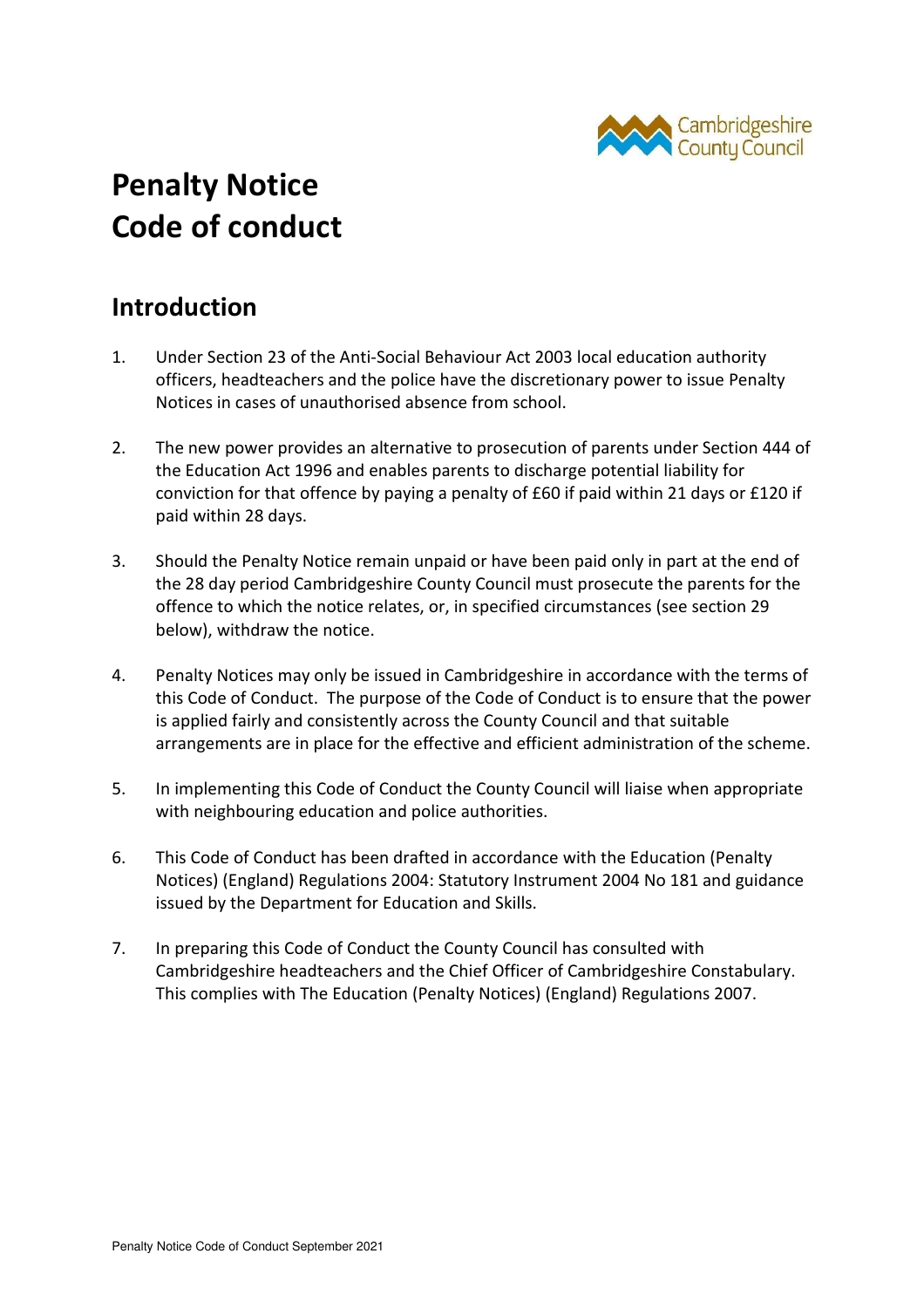### **Circumstances in which Penalty Notices may be issued**

8. Penalty Notice may be considered as an alternative to prosecution for failure to ensure regular school attendance in any given period of unauthorised school attendance as below:

#### **8a. Unauthorised absence**

As the Government changed the PA (Persistent Absence) threshold to 90% (in effect from Sept. 2015), the Local Authority may issue a Penalty Notice in relation to a child whose attendance at school is 90% or less over a given period. There must be at least 8 unauthorised sessions over an 8 week period with all absences recorded as unauthorised or 90% and below mostly unauthorised over a longer period. To allow time and opportunity for early intervention work with the family, attendance will be monitored by school and Local Authority before enforcement actions are considered. Such a Fine is intended to offer a rapid intervention, which may be used to address non-school attendance before it becomes entrenched, following guidance in section 13 of 'PN Code of Conduct'.

#### **8b.Unauthorised term time leave (includes holiday)**

Any parent who takes a child out of school for term time leave for 6 consecutive sessions (3 days) or more, not authorised by the school (under exceptional circumstances rule), may receive a Penalty Notice. Therefore Penalty Notices will be issued for single event absences of at least 3 consecutive school days or more where these absences are unauthorised because they are neither exceptional nor unavoidable. The absences must be recorded with a 'G' code in the attendance register. Such cases will have to be supported by evidence of parents being warned about a potential Penalty Notice. (The Supreme Court Judgement in the case between Isle of Wight Council v Platt (6th April 2017) clarified the meaning of regular school attendance in relation to Section 444 Education Act 1996. To attend school "regularly" means "in accordance with the rules prescribed by the school".)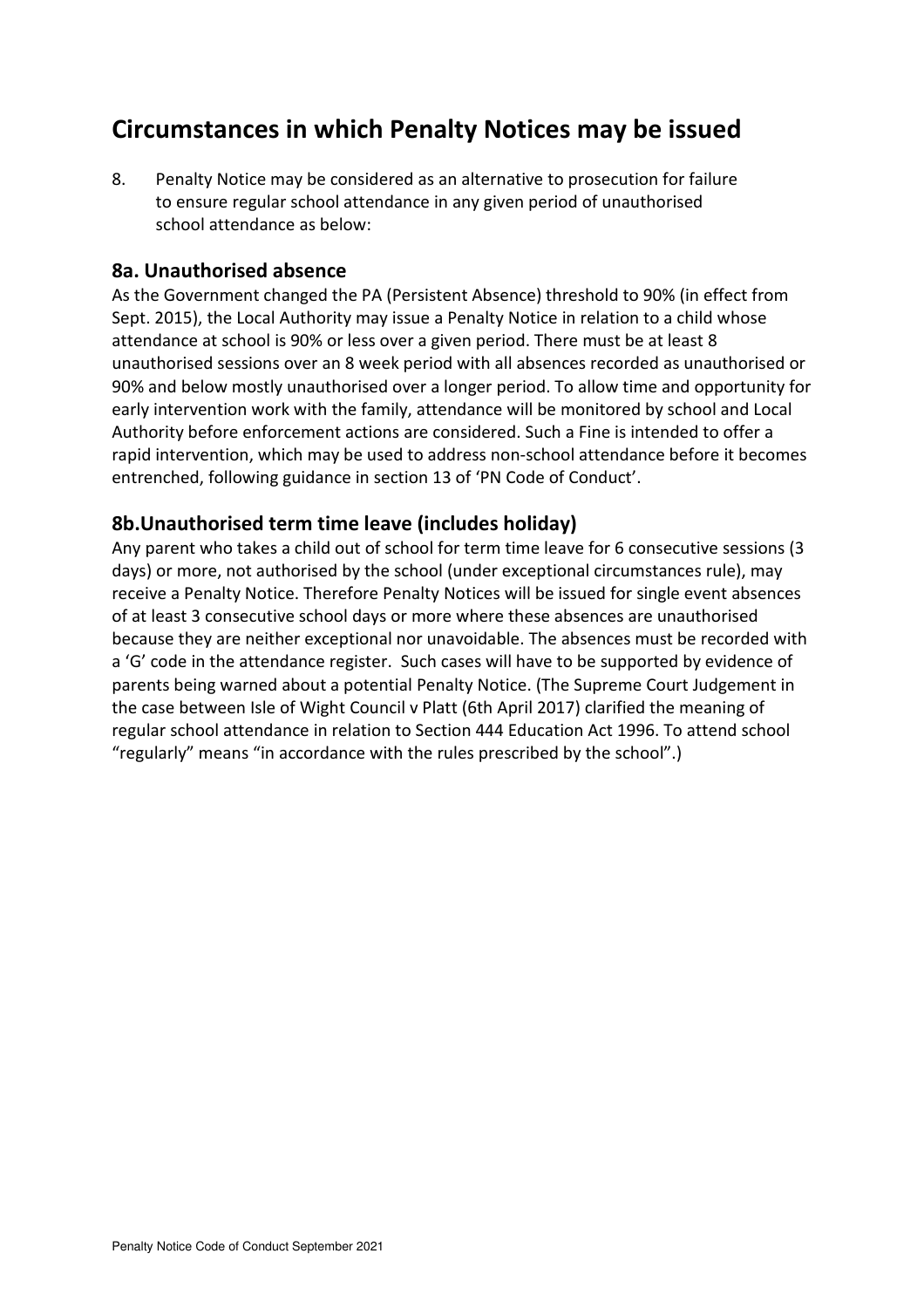# **Procedural guidelines**

- 9. The key consideration in deciding whether to issue a Penalty Notice should be whether it is considered likely to be effective in helping the child to whom it relates to return to regular attendance.
- 10. Before issuing a Penalty Notice for unauthorised absence (refer to section 8A), due consideration should be given to other strategies which may help return the child concerned to regular school attendance. Such strategies might include:
	- a) writing to the child's parents to remind them of their legal responsibilities;
	- b) meeting with the child's parents;
	- c) ensuring a first-day response to any absence;
	- d) setting targets for improvement;
	- e) involvement of other services/agencies.

#### **These strategies do not apply to term time leave / holiday. (refer to section 8B)**

- 11. It is expected that schools will communicate with parents and issue a warning about potential Penalty Notice fine being issued for unauthorised absences. This warning can be in the form of communication sent to parents via school Newsletters, School Web page as well as any direct mail sent to individual parents
- 12. Head teachers and police officers should only issue a Penalty Notice following consultation, discussion, reflection and joint decision with County Council Attendance Legal Panel.
- 13. The Local Authority will not agree to sanction the issuing of a Penalty Notice unless he/she considers that with regard to the offence to which it relates there is sufficient evidence to secure a conviction under Section 444 of the Education Act 1996. Evidence could be letters sent to parent, minutes of meetings and record of telephone conversations.
- 14. A maximum of three Penalty Notices may be served on any one parent over a 12-month period.
- 15. There is no statutory right of appeal against the issuing of a Penalty Notice. A parent should therefore, if possible, be given warning of the possibility of a notice being issued (refer section 13) in order to allow him/her to make representations should he/she wish to do so. If a head teacher refuses to authorise any absence or requests for holidays during term time and parents are not happy with the decision, they should make representations to the Governing Body of the school. They should not wait and make a representation to the County Council once a Penalty Notice has been issued.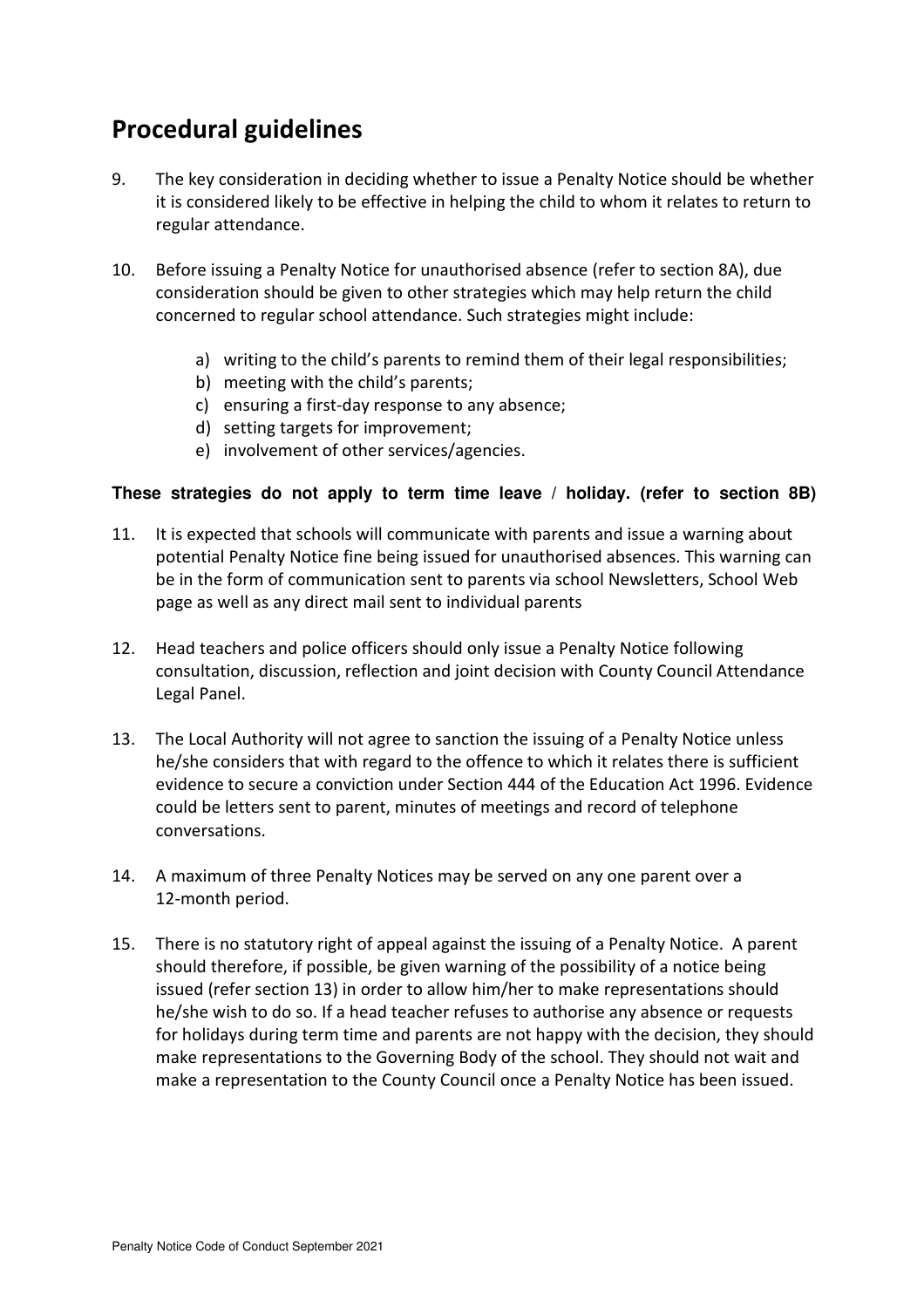# **Authority to Issue a Penalty Notice**

- 16. The Attendance Legal Panel may issue a Penalty Notice to the parent of a child who is a registered pupil at a school in Cambridgeshire or who is a registered pupil at a school in an authority, which has an agreement to that effect with Cambridgeshire County Council.
- 17. A headteacher or an authorised deputy or assistant headteacher may issue a Penalty Notice to the parent of a child who is registered at his/her school, in consultation with CCC Attendance Legal Panel.
- 18. A police officer, including a community support officer or other accredited person, may issue a Penalty Notice.
- 19. Head teachers and Police Officers should comply with the terms of this Code of Conduct when issuing a Penalty Notice and should provide a copy of any notice issued to the Attendance Legal Panel.

### **Form and Content of Penalty Notices**

- 20. A Penalty Notice should give the following particulars alleged to constitute the offence to which the notice relates and should contain:
	- a) the name and address of the person to whom the notice is issued;
	- b) the name and address of the child who is failing to attend school regularly and the name of the school at which he/she is a registered pupil;
	- c) the name, title and official details of the authorised person issuing the notice;
	- d) the date of the offence and of the issue of the notice;
	- e) the amount of the penalty which is to be paid and details of the timescales and any variation involved;
	- f) the address of the County Council office at which the penalty is to be paid and to which any correspondence relating to the notice may be sent;
	- g) the method/methods by which payment may be made;
	- h) the specified period within which the penalty should be paid;
	- i) a statement that full payment within the specified period will discharge any liability for the offence;
	- j) an explanation of the consequences should the penalty not be paid in full before the expiry of the specified period;
	- k) an explanation of the grounds on which the notice may be withdrawn.
- 21. Should there be more than one person liable for the offence (Section 576 Education Act 1996) a separate notice should be issued to each person, per each child.
- 22. Should the offence involve more than one child a separate notice should be issued for each child, per each parent.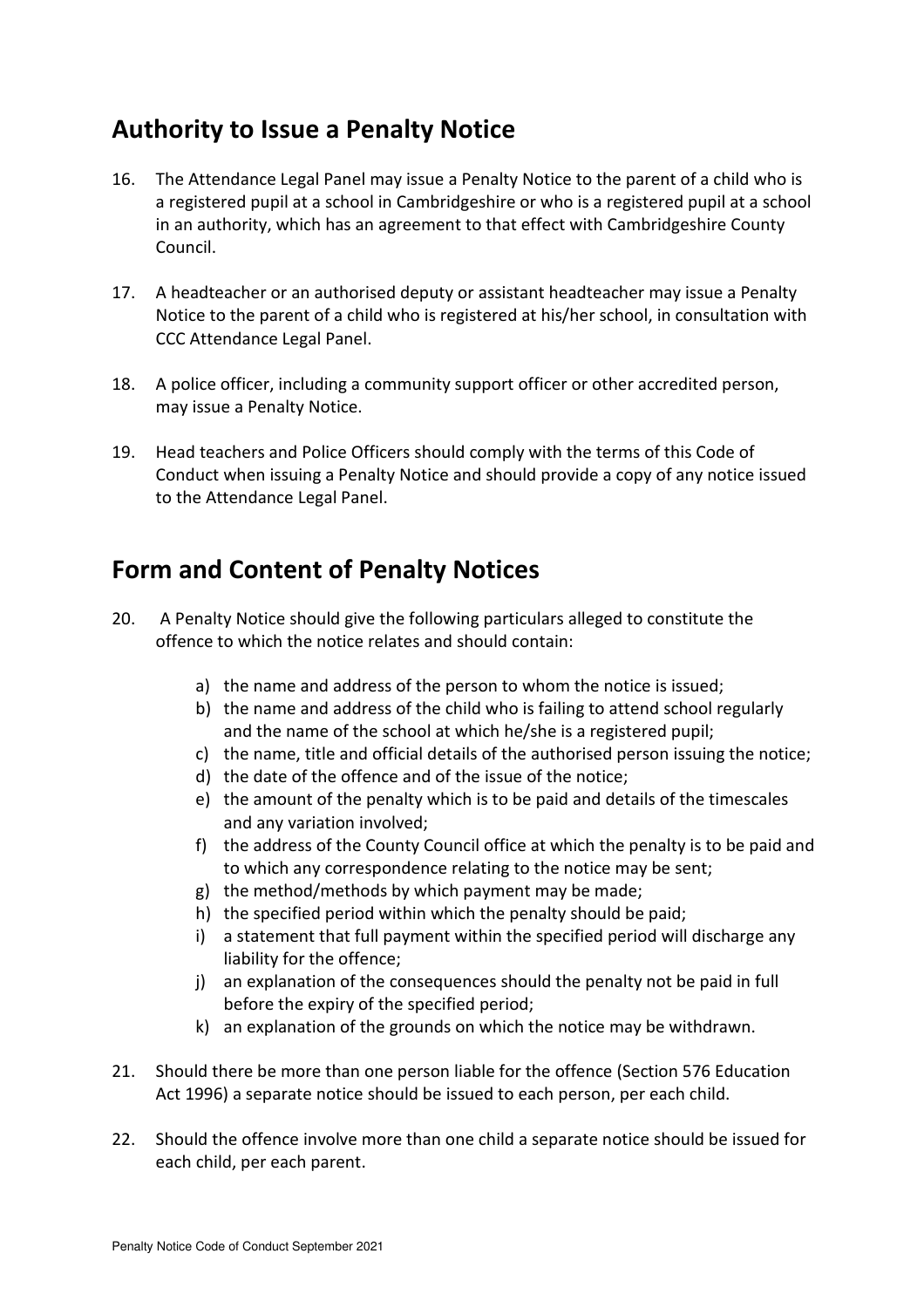### **Service of Penalty Notices**

- 23. A Penalty Notice may be served by:
	- a) giving it to the recipient; or
	- b) leaving it at the recipient's usual or last-known address; or
	- c) sending it to the recipient at that address by first-class post.
- 24. Service by post is deemed to have been effected, unless the contrary is proved, on the second working day after posting the notice by first-class post.

### **Methods of Payment**

25. The preferred method of payment of a Penalty Notice would be on-line payment via the Cambridgeshire County Council website. However, alternatives methods are available on request. Late or part payments (including instalments) will not be accepted and no reminders will be sent.

#### **Failure to Pay a Penalty Notice**

- 26. Should the recipient of a Penalty Notice fail to pay the full amount before the expiry of the period for paying it the County Council will either begin proceedings against the parent under Section 444 of the Education Act 1996 or withdraw the notice in accordance with specified conditions (see section 29 below).
- 27. An electronic record will be retained to monitor that the recipient of a Penalty Notice has or has not paid the amount due on or before the date specified and presented as evidence in any subsequent Section 444 Education Act 1996 proceedings.

#### **Withdrawal of a Penalty Notice**

- 28. A Penalty Notice may be withdrawn by the County Council, regardless of whom within the authority issued it, if it is deemed that:
	- a) the notice ought not to have been issued (i.e. where it has been issued outside of the terms of this Code of Conduct or where no offence has been committed); or
	- b) the notice ought not to have been issued to the person named as the recipient.
- 29. Should a Penalty Notice be withdrawn:
	- a) notice of the withdrawal should be given to the recipient;
	- b) any amount already paid by the recipient should be reimbursed;
	- c) any proceedings under Section 444 of the Education Act 1996 instituted against the recipient should be discontinued.